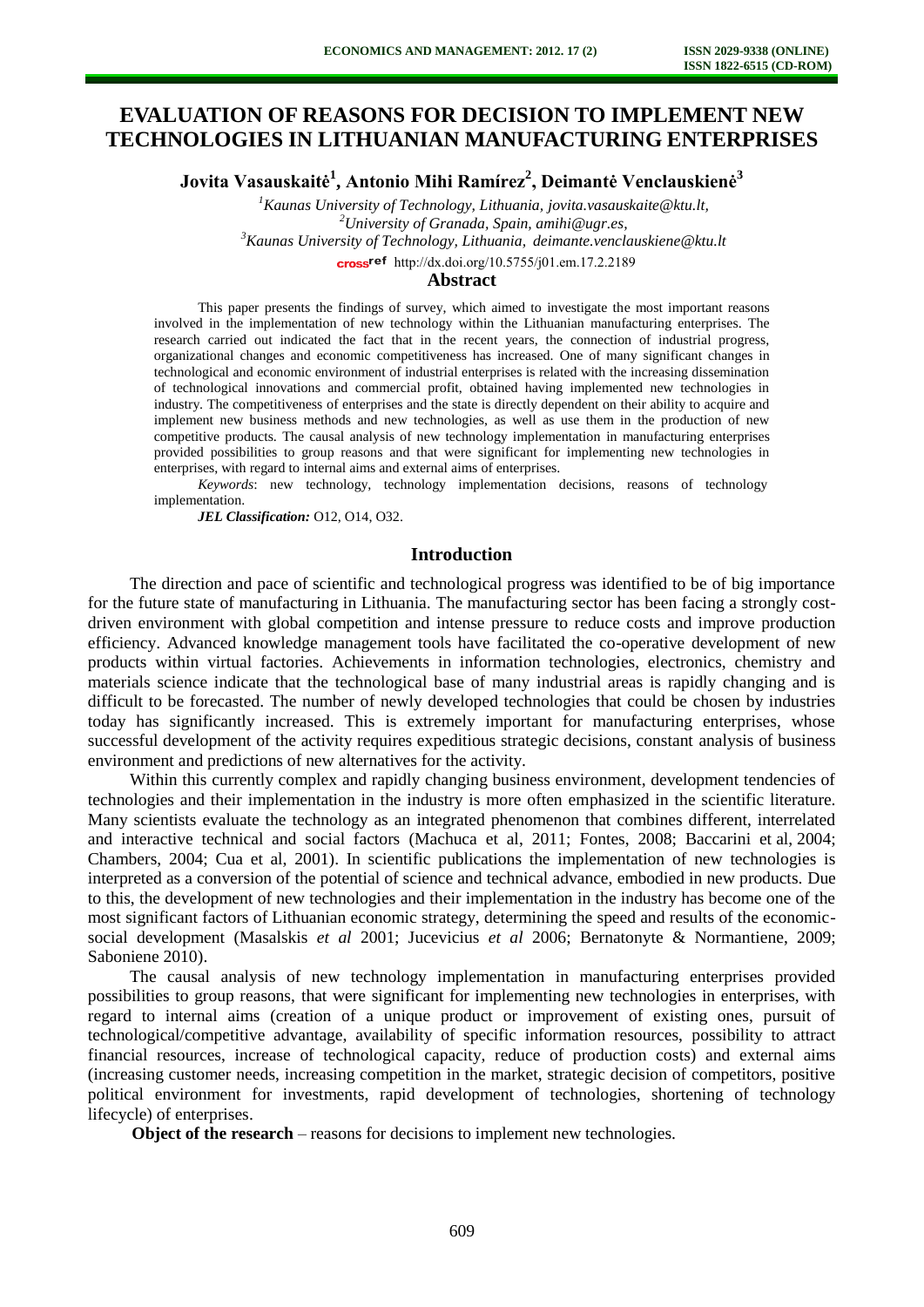**Goal of the research** – to reveal analysis of the process of new technologies implementation in Lithuanian manufacturing enterprises by evaluation the main reasons determining decisions to implement new technology and the main problematic areas of this process.

**Research methods** – general research methods are used in a paper such as: the systemic comparative and structural analysis of scientific literature, graphical modelling. Empirical research is based on qualitative methodological approach. Processing the results there were used SPSS and Microsoft Excel software.

## **Theoretical background**

Technology is assessed as one of the most important resources of an industrial enterprise in scientific literature, so one of the main strategic decisions of an enterprise is to foresee the enterprise's position with regard to technological particularity and the change of technologies in the industry. The questions of implementing new technologies are especially important for competitive enterprises that act in industries receptive to technologies and that use technologies as one of the main resources in the contemporary ever changing market. Seeking for successful competition enterprises must be flexible, dynamic, and able to react quickly to market changes. The size of an enterprise by itself does not safeguard the keeping of competitive advantage in a market. Knowledge and information are the real resources of enterprises able to create the necessary value for consumers.

Brunner & Cali (2006), Szirmai *et al.* (2005), Mereuta *et al.* (2010), Bone and Saxon (2000), Zahra et al. (1999), Branscomb & Auerswald (2002), Hill and Rothaermel (2003) emphasized the importance of technologies as a strategically important means for enterprises for performing business. They stressed the critical importance of the interaction between the general strategy and the technological strategy of an enterprise. In many works the importance of new technologies when seeking to create a competitive advantage, i.e. when using the possibilities of creating innovative products for creating the potential of new technologies, is emphasized. Many authors (Willcocks, 1992), (Doukidis et al., 1993), (Palvia et al., 1994), (Garcia & Calantone, 2001) agree that strategic decisions of an enterprise and their assessment are an essential area of economic research, helping enterprises to increase efficiency of their activities. It is most important for all industrial enterprises to efficiently assess possibilities, to acquire and use necessary resources, and to choose a suitable moment for investment, because these factors determine an enterprise's success. Leaders of enterprises should solve questions of technological investments in each enterprise that is connected with the technological sector where, when assessing the impact of investments on the enterprise's activities, future technological development and the enterprise's speed of implementing technologies must be prognosticated, and the future competition strategy of the enterprise as a market participant must be foreseen. In a quickly developing business environment these problems may be denominated as optimal management of technological investments, maximizing the enterprise's value over the prognostication period.

A wider and versatile analysis of factors of enterprises' innovative activities is reflected in contemporary conceptions of technological innovations. Development of technological innovative activities of enterprises is related to the state support for scientific research, cooperation between enterprises, scientific research institutions, and clients, information dispersion among economic subjects, etc. Murphy and Simon (2002) acknowledge that in the modern-day economic environment many investments performed by enterprises into new technologies are connected with information and the speed of its reception and reclamation, therefore expected results most often are of non-financial nature, but they help enterprises to create new value. Strassmann (1997) notes that motives of direct benefit that may be clearly identified from investments into new technologies are the decrease of expenditure or increase of income, but also the author distinguishes factors that are more difficult to assess: decreased business risk, avoidance of additional expenditure, and acquisition of competitive advantage. The author groups competitive advantage according to its nature into the following categories: strategic advantage, tactical advantage, and advantage of activity processes. Based on empirical research Freeman (1995) states that the industrial sector where an enterprise acts has a big importance for innovative processes in that enterprise, i.e. that innovations in an enterprise or a market are firstly determined not by market demands, but by implemented new technologies or existing specific knowledge.

Many scientists, who researched the peculiarities of activities of Eastern European enterprises, especially emphasized the legacy of the planned economy, the reluctance to change, difficulties adapting to the fast changing market requirements due to small inner flexibility of enterprises, risk avoidance, fear to take responsibility, and little employee pro-activeness (Juscius & Snieska, 2008; Vasauskaite *et al*, 2011, Banyte & Salickaite, 2008). Seeking to survive in such a dynamic situation an enterprise needs to understand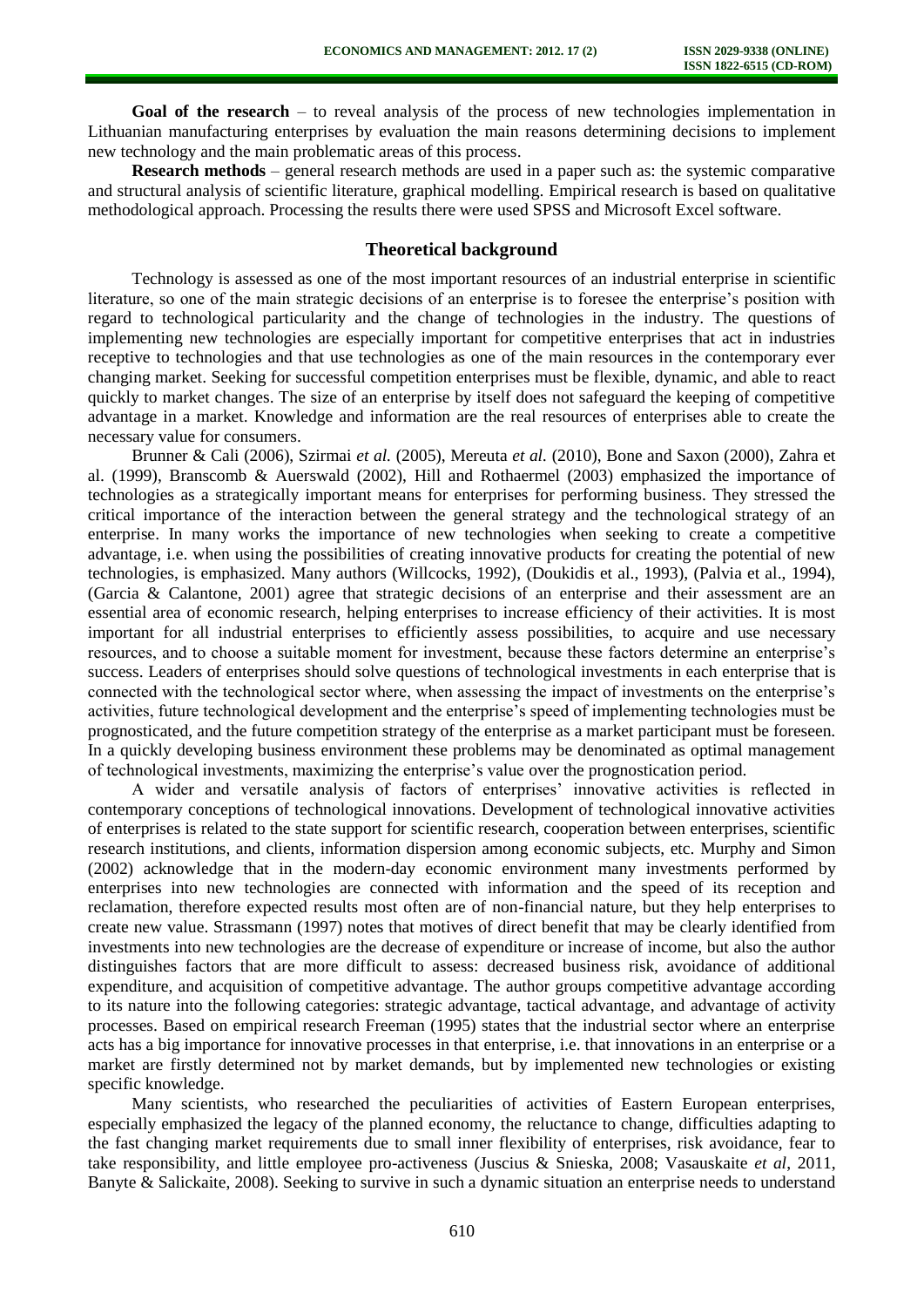what is going on in the inner as well as outer environment of the enterprise and to take corresponding actions. Research of enterprises' personnel, performed by Schein (1992), has shown that resistance to change is expressed in all organisations, and since all innovative activities are related to smaller or bigger technological or organisational changes, the main task of leaders of organisations is to create a climate, favourable for innovations, and to organize innovative activities in smaller structural departments. Irani (2001) states that the insight of leaders of enterprises in the area of technologies is very important, and it is difficult to express its assessment and provision of strategic advantages with the help of quantitative indices. Besides, research has determined that there is a big correlation between the general efficiency of innovative activities, qualification of scientists and engineers, management quality, and the view of leaders on innovations. Therefore the need to constantly develop the process of technical and professional teaching of employees and to systematize the presentation of scientific results, new methods, and management styles becomes especially important. Many enterprises invest a lot of resources into activities of scientific research and development. But often it happens that results of such activities are not passed over and applied in other areas of activities (Badawy, 1993). Enterprises need to observe early market signals if they want to react fast and receive essential information from the market and spread it to all participants of the supply chain (Mohr et al., 2001).

Enterprises, seeking to keep their competitive advantage, should constantly change management models with regard to the situation of competitiveness in the market. Manufacture competency should be related to market demands. As emphasized by Corbett and Van Wassenhove (1993) the whole task of developing a manufacturing strategy is that leaders must relate competencies, developed inside an enterprise, to competitiveness, which is necessary for the market. These changing market conditions are related to a very short life cycle of a new-technology product especially in high-technology enterprises. Besides, hightechnology enterprises usually do not perceive the power of the innovations that consumers seek. The most frequent examples are presented of the technological development of computer systems and mobile phones and corresponding changes of consumer demands. For such enterprises the life cycle of technologies may be necessary in order to better perceive the changing market conditions and to adapt the enterprises' technological strategy correspondingly. According to Perez (2004) decisions to implement new technologies are made only by those entrepreneurs, who have sufficient financial resources, but in most cases financing decisions depend very much on potential investments or bank representatives, finance brokers or finance directors of enterprises. The finance directors have a decisive influence on the process of making the decision of investing in new technologies because they manage financial resources and assess possible alternative ways of using these resources.

The performed causality analysis of implementation of new technologies in enterprises allowed to group objectives of implementing new technologies, distinguished by various authors, into two groups that corresponded to internal and external objectives of an enterprise.

#### **Internal objectives of an enterprise:**

- 1. **Creation of a unique product or development of existing products.** An enterprise can produce products (or provide services), provided by a small number of competitors on the market, or it may reach a technological advantage in a specialized area. If products are unique, they can give a competitive advantage and determine bigger business success.
- 2. **Seek for a technological / competitive advantage.** Development of the technological process, determined by the implementation of a new technology, increases an enterprise's productivity; therefore a competitive advantage in a market is acquired.
- 3. **Accessibility of specific information sources.** This is information on new most innovative technologies, markets or market situations that is not possessed by other enterprises. Such specific knowledge may be received after performing research; also it may be determined by specific contacts of the enterprise.
- 4. **A possibility to attract financial resources.** State and EU support creates a possibility for enterprises to realize new ideas and to perform technological innovation investment projects more actively and with more courage.
- 5. **Increase of technological capacity / possibilities for decreasing production costs.** Prices of raw materials, energy, work, and other production resources differ very much when using innovative and lagging technologies. Many enterprises are stimulated by the possibility to reduce production costs after the implementation of new technologies.

**External objectives of an enterprise:**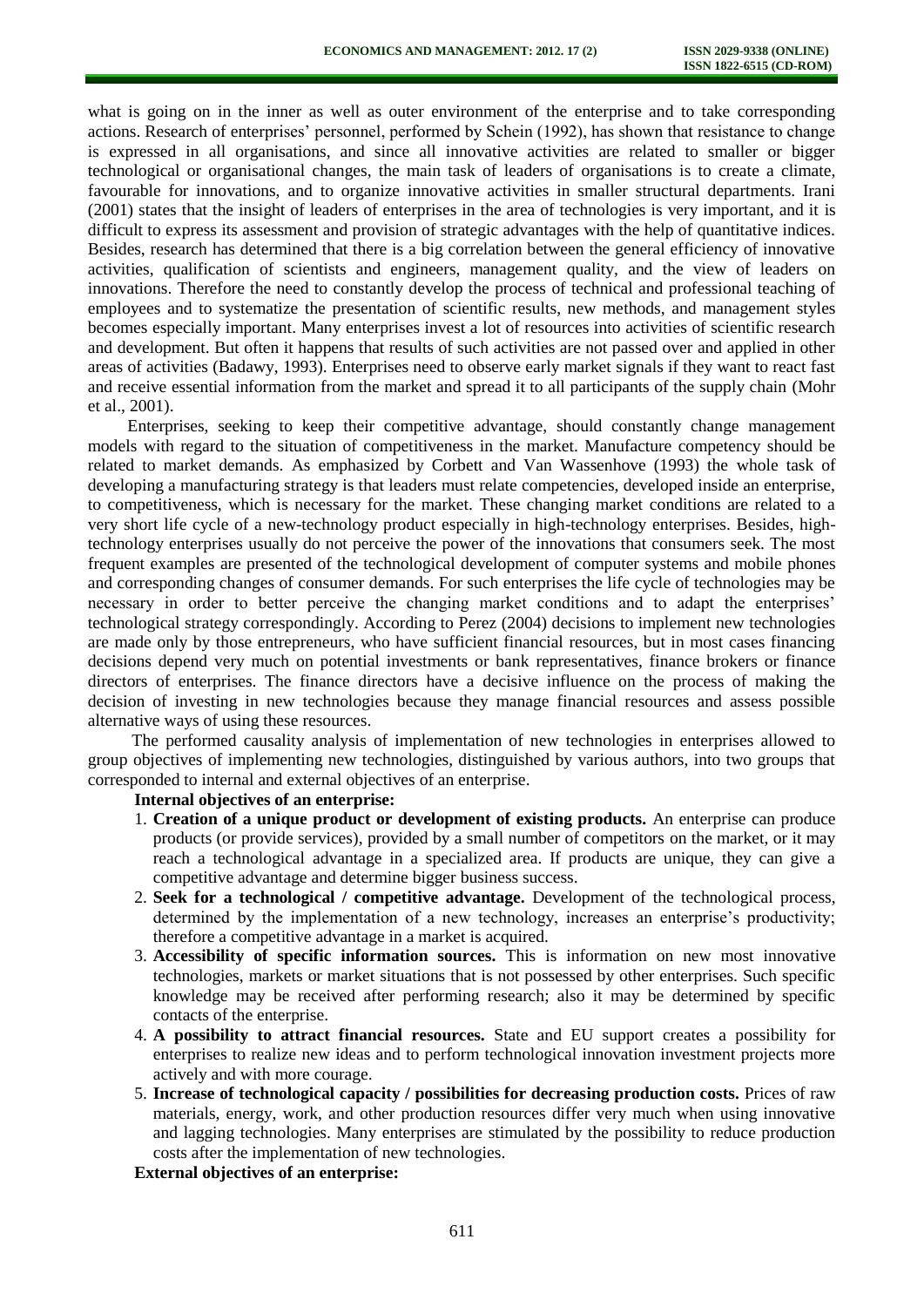- 1. **Increased consumer demands.** Consumer satisfaction with production is one of the most important goals of an enterprise. An enterprise has a favourable situation for implementation of new technologies if consumers are receptive to innovations and are ready to acquire them.
- 2. **Increasing competition in a market.** Enterprises that have not implemented new technologies in time may lose their competitive advantage. The bigger the level of competition in the market is and the more actively enterprises perform innovative activities, the faster processes of implementing technologies in an enterprise change.
- 3. **Strategic decisions of competitors.** Implementation of new technologies by other competitive enterprises forces an enterprise to perform strategic actions and to implement corresponding or more innovative technologies seeking to keep their competitive advantage or their market share.
- 4. **Political climate, favourable for innovations.** Actions of implementing technologies in enterprises may be stimulated by state means for stimulating innovative activities (e.g., a set easy VAT, covering of a certain part of costs, a smaller profit tax, etc.).
- 5. **Rapid technological development (shortening of the life cycle of technologies).** The shortening of the life cycle of technologies determines the time of moral depreciation of technologies. The more enterprises fall behind the technological development level, the bigger investments are needed to catch up with the gap.

So, spectrum of the reasons to implement new technologies is very wide, and the factors determining implementation of new technologies in the particular company can depend on both internal and external objectives of this company. Analysing the situations in more detail, it can be stated that in spite of the fact that accurate evaluation of the changes emerging after implementation of new technologies is not always possible, the main reasons why they are implemented include the objective to increase competitiveness of the company and create an additional value: companies try to consider the decisions of the competitors and behave in the way which would enable to gain an advantage between them and meet customers' needs with lowest costs. It is natural that the aspects mentioned above significantly influence the process of the implementation of new technologies.

Considering the tendencies of the development of the competitive environment, the scientific literature (Gray & Larson, 2000; Ellis & Shpielberg, 2003; Baccarini *et al*., 2004; Chambers, 2004; Fontes, 2008) highlights these main factors influencing the decision of the companies to implement new technologies:

- **Saturated markets.** Growth of traditional markets has slowed down, and primarily this is related to satisfaction of customers' needs and considerably slow formation of the new needs.
- **Market fragmentation**. Global markets have a tendency to split into smaller niches. Most companies are not able to compete in mass consumption markets
- **Mobile production.** Production departments of the companies are becoming more mobile and scattered all over the world. Modern information and communication technologies determine smooth coordination of these departments as well as the management of all value creation net from the head office of the company. On the other hand, production activities can also be located in geographically concentrated area.
- **Globalization of the markets and investment.** Management of the global value creation net is becoming one of the keystones of company's survival. The task is to be able to manage the international net of partners and customers the most effectively with minimal activity costs and offer customers the value corresponding to their needs.
- **Rapid technological development.** Modern technologies increasingly stimulate work force changing with computer-assisted means of production. However, the use of both information and production technologies is becoming a global phenomenon due to extremely rapid global technological spread which does not ensure a long-term competitive advantage.
- **Shorter life cycle of technologic monopolies**. Investing in the creation of a new technology, the company cannot be sure that the competitors will not be creating even more advanced technology at the same time. This means that the term during which the companies can get return on investment in the creation of new technological processes is becoming shorter.
- **Brand assimilation.** While competition for the reduction of production costs stays intensive, product differentiation is mainly supported with marketing means. Many products, even made by the foremost companies in the world, meet very similar customers' needs, and the choice of these products is more related not to functional or qualitative, but emotional factors of consumption.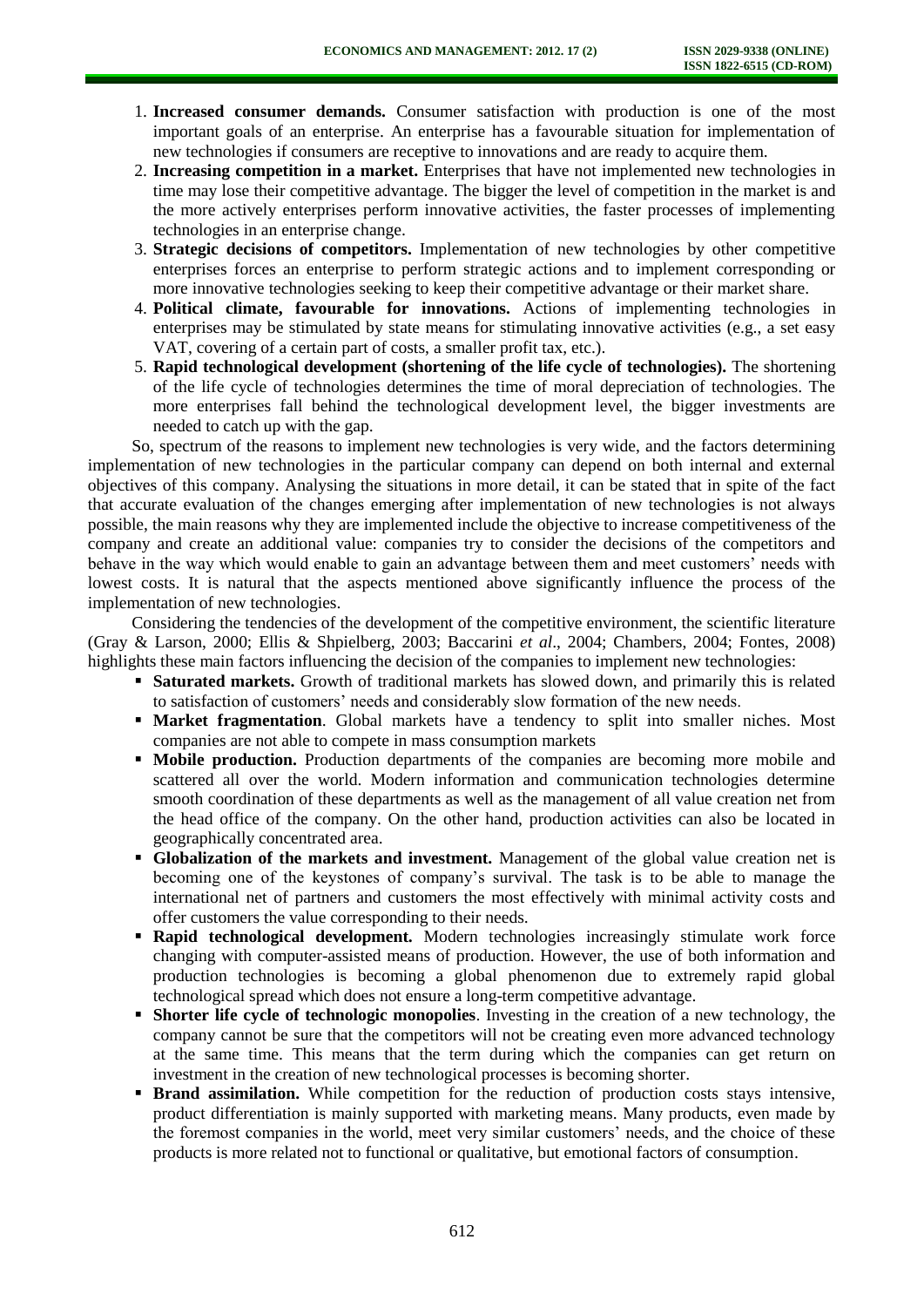**Constant search of the optimal price-quality ratio.** Recent years have revealed two strategic choices of the companies: orientation to low costs and orientation to exceptional quality. Orientation to low costs is usually related to the companies from the developing countries while orientation to exceptional quality is considered to be characteristic of the companies from the developed countries with high labour costs. Expensive, high-quality production can remain competitive only if it is based on strong innovation processes.

With reference to the statistical data, Lithuanian companies stay behind foreign companies. Most companies hardly implement new technologies, although analyzing different parameters of the competitiveness growth index, it can be noticed that Lithuania show better results in terms of public institution management and macroeconomic environment, but poor results in terms of the implementation of technologies and innovation. With reference to the research carried out by the European Commission (Powell, Moris, 2002), the main reasons determining different rates of technological implementation and development of innovation activities in Western countries are as follows:

- 1. **Wide spread of different forms of technologies.** Enterprises themselves do not create scientifictechnical innovations, but buy the ones already created. This enables to escape the risk and high costs of the creation of innovations, but at the same time it reduces competitiveness of an enterprise.
- 2. **Increased competition in some developing countries** (China, Hong Kong, Singapore and others). Using imported technologies and local cheap labour force, these countries were able to occupy global markets with competitive products. That is why Western countries have to direct their potential towards unconventional spheres requiring higher scientific-technical potential and experience.
- 3. **Different legislative restrictions connected with the development of innovation activities.** For instance, tightened legislative restrictions on environment and health care extend the process of innovation implementation and make it more expensive.
- 4. **Different inflation rates.** Long-term expensive scientific-technical industrial innovations require large capital investment with the payback period of several years, but rapid inflation discourages innovation financing institutions from bearing great financial risk.

Summarizing, it can be stated that successful development of technological innovations is an integral part of a dynamic business management system enabling fast and accurate analysis and absorption of innovation, reorganisation of production processes for the adoption of a new technology or implementation of a new technological process in the company.

## **Research methodology**

For the evaluation of the main reasons determining decisions to implement new technology in Lithuanian manufacturing enterprises, the method of the expert evaluation was used. Applying the qualitative method of the expert evaluation, recommendable number of the experts can range from 10 to 100 people (Makridakis *et al.,* 1998). Competence and impartiality of the experts were considered while making the sample. 30 experts whose activity is related to the creation and development of technological innovations or implementation of new technologies in enterprises were included in the research. Qualification and practical experience of these people allows to treat them as experts in this sphere. The people representing the scientific, business and advisory institutions presented their expert evaluations. The selection of the experts for the research is not random, but directly related to the topic to be researched. The experts were personally provided with the questionnaires, they did not know the structure of the sample and do not have any contacts with each other. Therefore, it can be considered that the experts did not have any impact on each other's opinion.

The data of the expert evaluation was analysed using *SPSS* (*Statistical Package for Social Sciences*) and *Microsoft Excel* software package. Calculations were made with reference to the methods presented by different authors (Tabachnic, Fidell, 2001; Čekanavičius & Murauskas, 2002; Boguslauskas, 2003; Podvezko, 2005; Bagdonas, 2009) and statistic methods of the research. *Cronbach alpha* coefficient was calculated in order to found reliability of the results of the empirical research and the questionnaire. Considering recommendations of the scientists Malhotra and Birks (2003), the lowest chosen value of *Cronbach alpha* coefficient was 0.6. For the verification of the compatibility of the experts' opinions, Kendall's coefficient of concordance W was used. Kendall's coefficient of concordance can range in the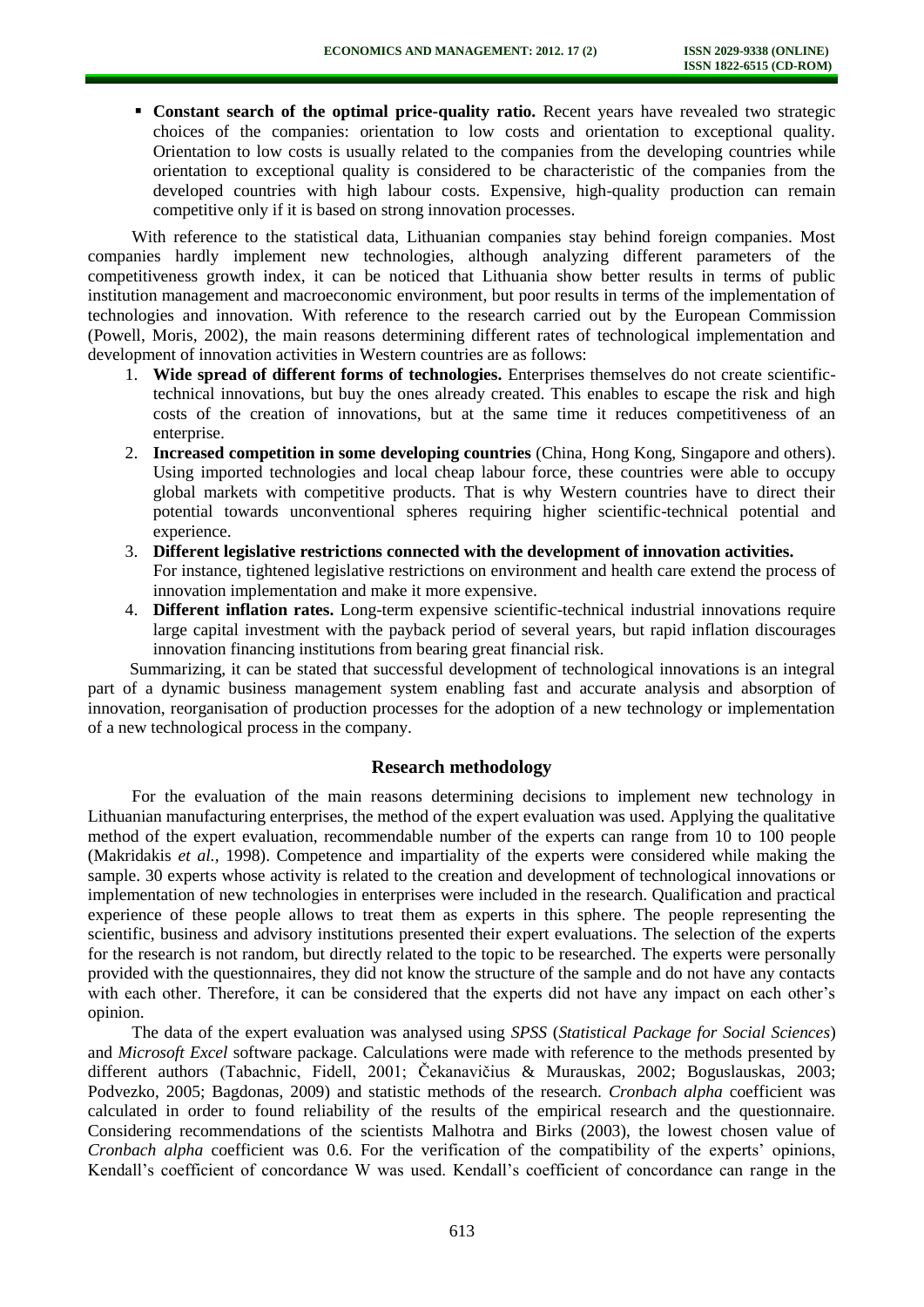interval 0≤ W ≤1. The value of the coefficient close to 1 means that the experts' opinions are compatible. If  $W \leq 0.6$ , it means that the results of the expert evaluation are unreliable. Correlation between the variables was researched using Pearson correlation coefficient. Čekanavičius & Murauskas (2002) distinguish between positive and negative correlation: weak positive (negative) correlation is revealed if Pearson correlation coefficient ranges from 0.3 to 0.5 ( 0.3 to -0.5), and if it ranges from 0.9 to 1 (-0.9 to -1), correlation is considered to be strong positive (negative). The level of significance chosen for verification of the hypotheses is equal to 0.05. Differences of the rates are considered statistically significant, if  $p<0.05$ .

#### **Hypotheses and research results**

Before application of the method of expert evaluation and the analysis of its results, two hypotheses based on the presumptions of the theoretical research were raised. The hypotheses are as follows:

H1: the most significant reasons, conditioning the development of new technologies in enterprises are: *the increased consumer needs, decisions of competitors and possibilities of cost reduction.* 

H2: the most important problematic areas that impede the processes for implementing new technologies in enterprises are: *the lack of financial resources and the passivity of enterprise managers.* 

The first hypothesis H1 was based on the theoretical analysis of the reasons why technologies are implemented in enterprises. The reasons, conditioning implementation of new technologies can be quite different, and the factors determining implementation of technologies in particular enterprises can depend on both internal and external forces. With reference to the research, it can be stated that the processes of the implementation of new technologies in the manufacturing enterprises are conditioned by the following factors: the increased consumer needs, rapid technological development, possibilities of cost reduction, strategic decisions of competitors and brand assimilation. This hypothesis was raised in order to find which of the reasons mentioned above are the most important making the decisions to implement new technologies in manufacturing enterprises.

The results of the expert evaluation show that the most important reasons to implement new technologies in manufacturing enterprises are as follows: the increased consumer needs (average evaluation – 3,97 points), strategic decisions of competitors (3,8 points) and possibilities of cost reduction (4,5 points). Summarized results of the expert evaluation are presented in **Table 1**. Verifying the hypothesis about the compatibility of the evaluation (p<0.05), differences were considered to be statistically significant. Experts' opinions on this matter were compatible enough because W was equal to 0,62. So the results of the expert evaluation confirm the first hypothesis H1.

|     |                                                            | <b>Numerical characteristics</b> |         |      |                      |                  |                             |                          |                                |                                             |  |
|-----|------------------------------------------------------------|----------------------------------|---------|------|----------------------|------------------|-----------------------------|--------------------------|--------------------------------|---------------------------------------------|--|
| No. | Reasons of new technology<br>implementation in enterprises | verage                           | Mediana | Moda | Ξ<br>Minimu<br>value | Maximum<br>value | squa<br>deviation<br>erage: | ksymmetri<br>coefficient | ፞ጜ<br>Coefficient<br>atio<br>Į | concordance<br>۰<br>coefficient<br>Kendall' |  |
| 1.  | Increased consumer' needs                                  | 3.97                             | 4       | 4    |                      | 5                | 0.85                        | $-0.29$                  | 0.21                           |                                             |  |
| 2.  | Rapid technological development                            | 3.53                             | 4       | 4    | 2                    | 5                | 0.82                        | $-0.11$                  | 0.23                           |                                             |  |
| 3.  | Possibilities of cost reduction                            | 4,50                             | 5       | 5    | 2                    | 5                | 0.63                        | $-0.89$                  | 0,14                           |                                             |  |
| 4.  | Decisions of competitors                                   | 3.80                             | 4       | 3    |                      | 5                | 0.76                        | 0.36                     | 0.20                           | 0.62                                        |  |
| 5.  | Brand assimilation                                         | 2.03                             | 2       | 3    | 2                    | 5                | 0.85                        | $-0.07$                  | 0.42                           |                                             |  |
| 6.  | The favorable political climate                            | 2.23                             | 2       | 2    | 2                    | 5                | 0.86                        | 0,21                     | 0.38                           |                                             |  |
| 7.  | Reliable sources of information                            | 2.20                             | 2       | 3    | 2                    | 5                | 1.00                        | 0.02                     | 0,45                           |                                             |  |

| Table 1. Numerical characteristics of the expert evaluation on the reasons of new technology implementation |  |
|-------------------------------------------------------------------------------------------------------------|--|
| in Lithuanian manufacturing enterprises                                                                     |  |

In order to confirm or disprove the second hypothesis H2, the results of the expert estimation were used analogically as for confirmation or disproval of the first hypothesis H1. Theoretical research leads to the presumption that manufacturing enterprises face inevitable complications of the implementation of new technologies in technological sector. Most problematic spheres of the implementation of new technologies emphasized by scientists are the following: lack of information about new advanced technologies, lack of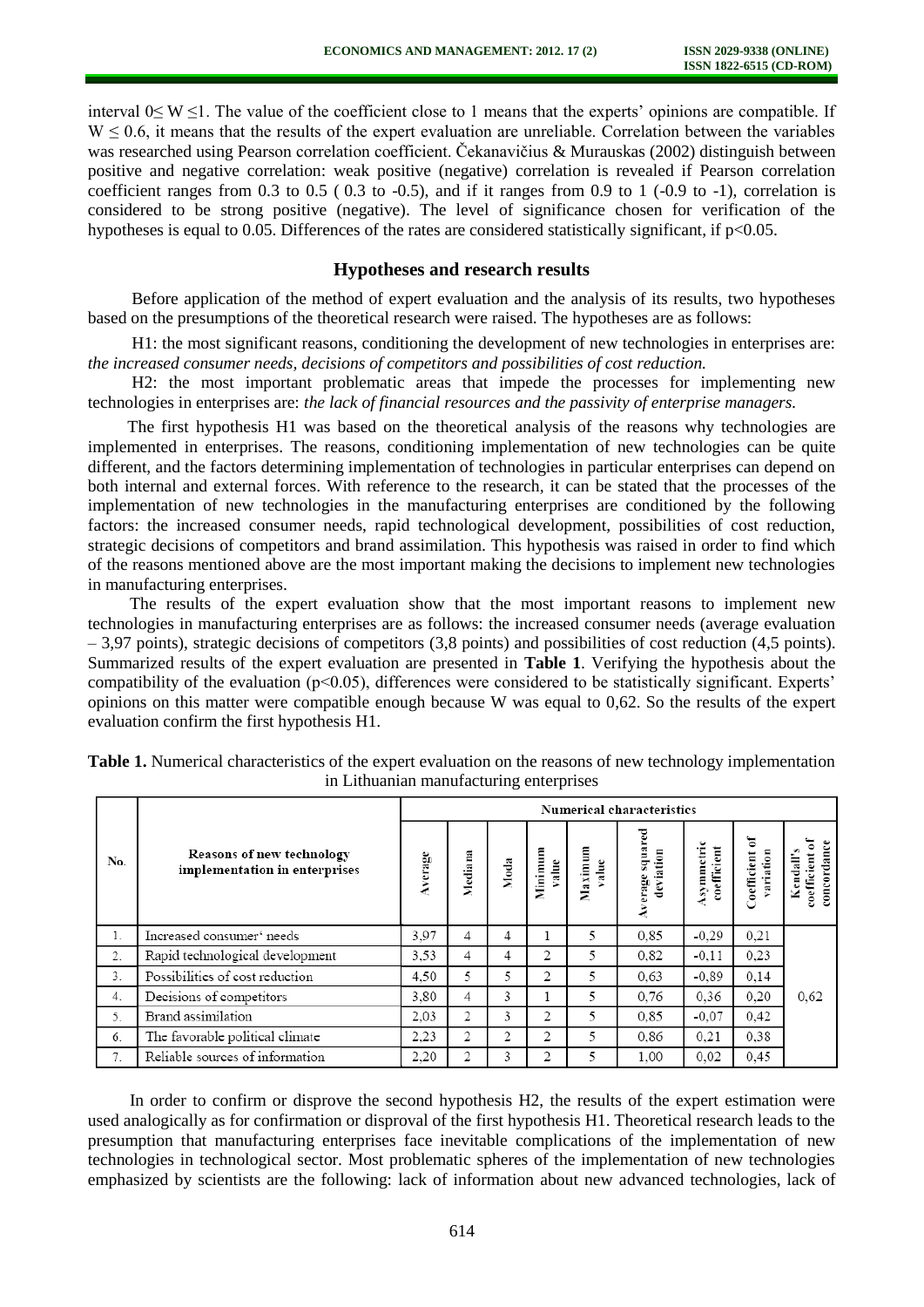financial resources, conservativeness of enterprise managers, passivity, lack of staff competence, lack of cooperation among enterprises (with science sector, other enterprises), lack of the government's technology promoting policy, economic instability in the country. The results of the expert evaluation showed that the main problematic spheres the manufacturing enterprises implementing new technologies have to deal with are lack of financial resources (average evaluation  $-4,57$  points), economic instability in the country (3.97 points) and passivity of enterprise managers (3,6 points). Summarized results of the expert estimation are presented in **Table 2**. Verifying the hypothesis about the compatibility of the evaluation  $(p<0.05)$ , differences were considered to be statistically significant. Kendall's coefficient of concordance W equal to 0,41 showed that experts' opinions on this matter were quite different.

|     |                                                                      | <b>Numerical characteristics</b> |         |      |                 |                |                            |                         |                            |                                      |  |
|-----|----------------------------------------------------------------------|----------------------------------|---------|------|-----------------|----------------|----------------------------|-------------------------|----------------------------|--------------------------------------|--|
| No. | Problematic areas of new technology<br>implementation in enterprises | Average                          | Mediana | Moda | Minimu<br>value | Maximu<br>alue | squa<br>deviation<br>erage | symmetri<br>coefficient | ቼ<br>oefficient<br>ariatio | concordan<br>coefficient<br>Kendall' |  |
| 1.  | Lack of information about new technologies                           | 2.03                             | 2       |      |                 | 4              | 0,85                       | 0,77                    | 0.21                       |                                      |  |
| 2.  | Lack of financial resources                                          | 4.57                             | 5       | 5    | 3               | 5              | 0.82                       | $-1.17$                 | 0.23                       |                                      |  |
| 3.  | Passivity of enterprise managers                                     | 3.6                              | 3       | 4    |                 | 5              | 0.63                       | $-0.61$                 | 0.14                       |                                      |  |
| 4.  | Lack of staff competence                                             | 3.07                             | 3       | 3    |                 | 5              | 0,76                       | 0.44                    | 0.20                       | 0,41                                 |  |
| 5.  | Lack of cooperation among enterprises                                | 2.83                             | 3       | 3    |                 | 4              | 0.85                       | $-0.51$                 | 0.42                       |                                      |  |
| 6.  | Government's technology promoting policy                             | 3,57                             | 4       | 3    |                 | 5              | 0.86                       | $-0.65$                 | 0,38                       |                                      |  |
| 7.  | Economic instability in the country                                  | 3.97                             | 4       | 5    |                 |                | 1.00                       | $-0.53$                 | 0.45                       |                                      |  |

**Table 2.** Problematic areas of new technology implementation in Lithuanian manufacturing enterprises

The results of the expert evaluation partly confirm the second hypothesis H2 because economic instability in the country, which was not mentioned in the hypothesis, was indicated by the experts as the most important problematic sphere alongside with the lack of financial resources.

#### **Conclusion**

- 1. The research carried out indicated the fact that in the recent years, the connection of industrial progress, scientific research works, organizational changes and economic competitiveness has increased. One of many significant changes in technological and economic environment of industrial enterprises is related with the increasing dissemination of technological innovations and commercial profit, obtained having implemented new technologies in industry. The competitiveness of enterprises and the state is directly dependent on their ability to acquire and implement new business methods and new technologies, as well as use them in the production of new competitive products.
- 2. The causality analysis of new technology implementation in enterprises provided a possibility to single out the main reasons that influence strategic decisions for the implementation of new technologies in enterprises. They are: saturated markets, market fragmentation, mobile production, globalization of markets and investments, rapid development of technologies, decreasing lifecycle of technologies, brand convergence, and constant search of the optimal ratio of quality and price.
- 3. The results of the expert evaluation states that the aim of the expert study was achieved and the peculiarities of the main reasons determining decisions to implement new technology and the main problematic areas of this process in Lithuanian manufacturing enterprises were evaluated. The hypothesis H1 (*the most significant reasons, conditioning the development of new technologies in enterprises are: the increased consumer needs, decisions of competitors and possibilities of cost reduction)* formed in the empirical study, was proved, and H2 (*the most important problematic areas that impede the processes for implementing new technologies in enterprises are: the lack of financial resources and the passivity of enterprise managers)* was proved partially.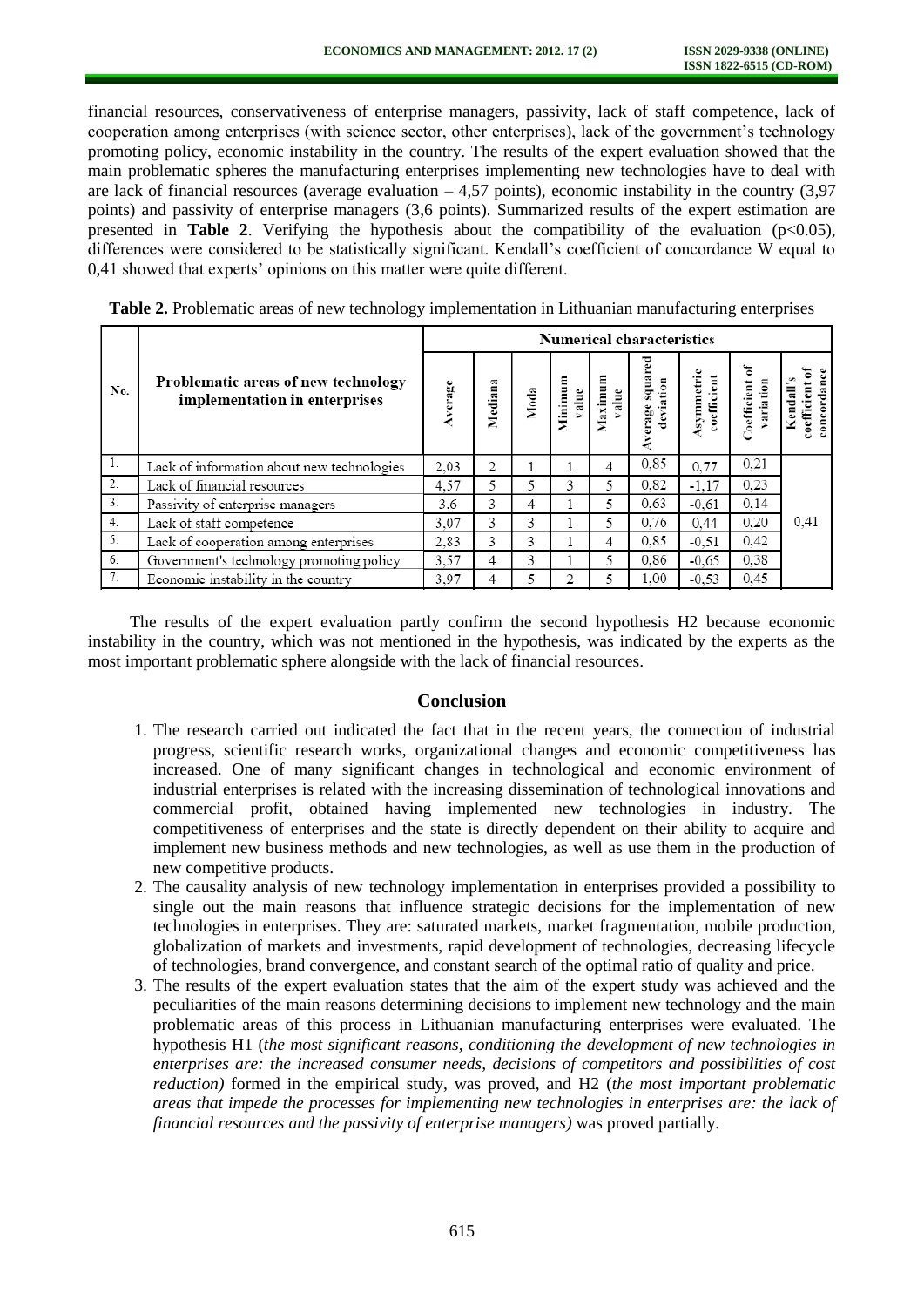#### **References**

- 1. Ahmad, S., Schroeder, R., Sinha, K. (2003) The role of infrastructure practices in the effectiveness of JIT practices: implications for plant competitiveness. Journal of Engineering and Technology Management, 20, 161–191.
- 2. Baccarini, D., Salm, G., Love, P. (2004) Management of risks in information technology projects. Industrial Management and Data Systems, 104 (3/4), 286–295.
- 3. Baccarini, D., Salm, G.; Love, P. (2004) Management of risks in information technology projects. Industrial Management and Data Systems, 104 (3/4), p. 286–295.
- 4. Badawy, M. K. (1993) Management as a new technology. Engineering Management, ISBN 0070029881, p. 424, McGraw-Hill (New York).
- 5. Bagdonas, E. (2009) *Socialinė statistika.* Technologija: Kaunas, p. 66.
- 6. Banyte, J., & Salickaite, R. (2008). Successful diffusion and adoption of innovation as a means to increase competitiveness of enterprises. *Inzinerine Ekonomika-Engineering Economics*(1), 48-56.
- 7. Bernatonyte, D., & Normantiene, A. (2009). Estimation of trade specialization: the case of Baltic states. *Inzinerine Ekonomika-Engineering Economics*(2), 7-17.
- 8. Boguslauskas, V. (2003) Ekonometrikos pagrindai. Kaunas; Technologija, p. 275.
- 9. Bone, S., Saxon, T. (2000) Developing effective technology strategies. Research Technology Management, Vol. 43, p. 50–58.
- 10. Branscomb, L. M., Auerswald, P. E. (2002) Between invention and innovation: an analysis of funding for early stage technology development. Department of commerce, U.S.
- 11. Brunner, H. P., Cali, M. (2006) Dynamics of manufacturing competitiveness in south Asia: analysis through export data. Asian Development Bank, London school of economics.
- 12. Čekanavičius, V.; Murauskas, G. (2002) Statistika ir jos taikymai. Vilnius, TEV, p. 268.
- 13. Chambers, C. (2004) Technological advancement, learning and the adoption of new technology. European Journal of Operational Research, 152 (1), 226–247.
- 14. Chambers, C. (2004) Technological advancement, learning and the adoption of new technology. European Journal of Operational Research, 152 (1), p. 226–247.
- 15. Cua, K., McKone, K., Schroeder, R. (2001) Relationships between implementation of TQM, JIT, and TPM and manufacturing performance. Journal of Operations Management, 19, 675–694.
- 16. Doukidis, G., Themistokleous, M., Drakos, V., Papazafeiropoulou, N. (1998) Electronic Commerce. Athens, Greece: New Technologies Publications.
- 17. Ellis, S., Shpielberg, N. (2003) Organizational learning mechanisms and managers at perceived uncertainty. Human Relations, 56 (10), p. 1233–1254.
- 18. Ferdows, K., De Meyer, A. (1990) Lasting improvements in manufacturing performance: in search of new theory. Journal of Operations Management, 9 (2), 168–184.
- 19. Fontes, D. B. (2008) Fixed versus flexible production systems: A real options analysis. European Journal of Operational Research, 188, 169–184.
- 20. Freeman, C. (1995) The national system of innovation in historical perspective. Cambrige Journal of Economics, 19, 5–24.
- 21. Freeman, C. (1995) The national system of innovation in historical perspective. Cambridge Journal of Economics, 19, p. 5–24.
- 22. Garcia, R., Calantone, R. (2002) Critical look at technological innovation typology and innovativeness terminology: a literature review. Journal of Product Innovation Management, Vol. 19, p. 110–132.
- 23. Gray, C., Larson, E. (2000) Project Management The Managerial Process. McGraw- Hill Higher Education Press, Boston, Massachusetts.
- 24. Hill, Ch., Rothaermel, F. (2003) The Performance of Incumbent Firms in the Face of Radical Technological Innovation. The Academy of Management Review, Vol. 28, p. 257–274.
- 25. Irani, Z. (2002) Information systems evaluation: Navigating through the problem domain. Information and Management, Vol. 40, p. 11–24.
- 26. Jucevičius, R., Kriaučionienė, M., Šajeva, S. (2006). Lietuvos ekonomikos augimo ir konkurencingumo šaltinių (veiksnių) ir tendencijų tyrimų kompleksinė studija. KTU Verslo strategijos institutas. VŠĮ Žinių ir visuomenės institutas.
- 27. Juscius, V., & Snieska, V. (2008). Influence of corporate social responsibility on competitive abilities of corporations. *Inzinerine Ekonomika-Engineering Economics*(3), 34-44.